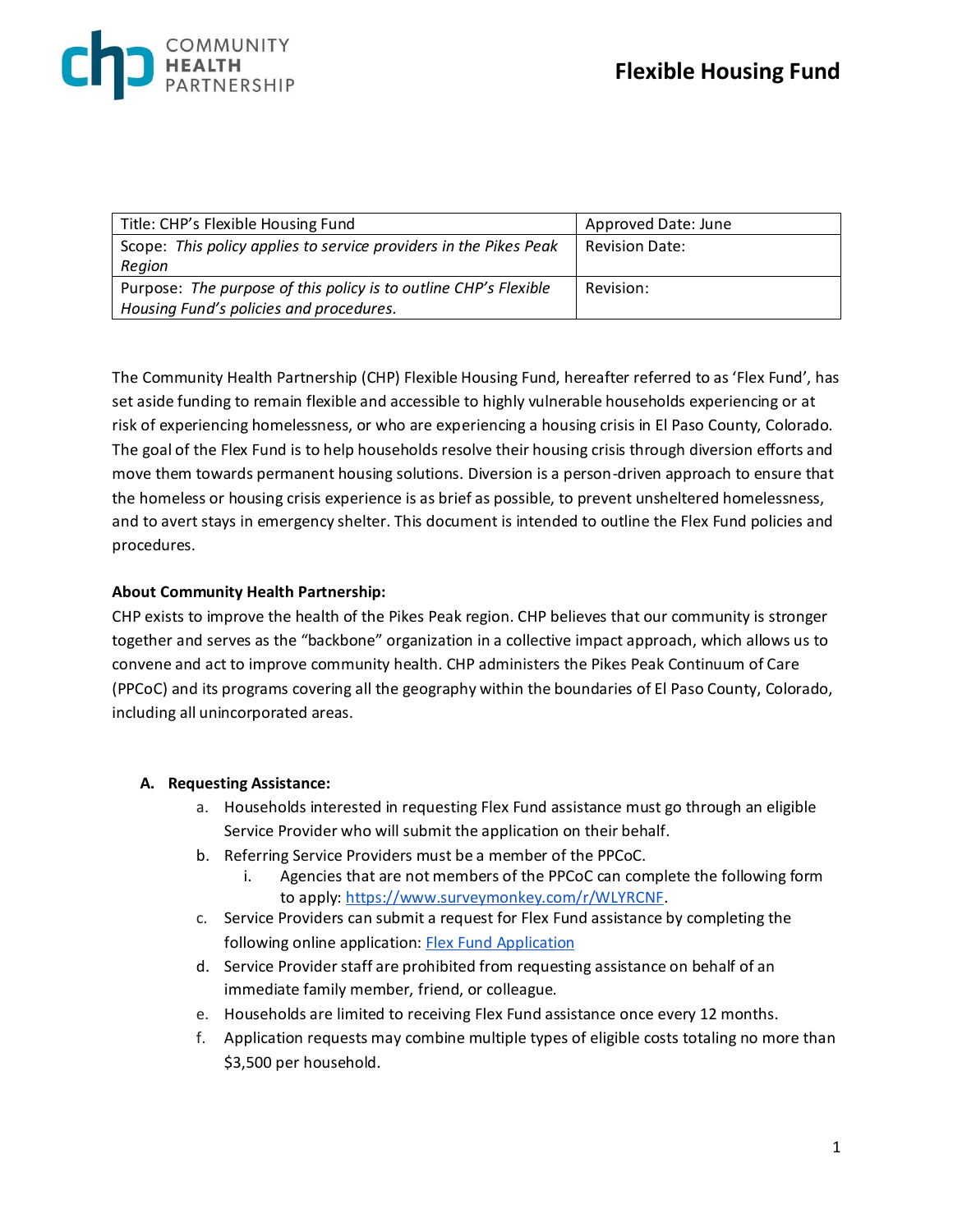

- g. A signed Release of Information (ROI) must be on record in the Colorado Homeless Management Information System (COHMIS) or submitted with the Flex Fund application for the request to be processed. Please refer to section J., subsection e. for more information.
- h. For questions regarding accessing and submitting requests, contact Community Health Partnership's Housing Navigator Specialist at [flexfund@ppchp.org](mailto:flexfund@ppchp.org).

#### **B. Process of Approval and Communication:**

- a. The Service Provider will receive a response to the request between 1-3 business days after submitting the application. Response may be:
	- i. Approval Pending Submission of Required Documentation
	- ii. Request for Additional Information
	- iii. Denial
- b. The Service Provider who submitted the application will be the point of contact with CHP for follow-up and status updates.

#### **C. Eligible Participants:**

- a. Household must have an [annual income <80% of Area Median Income](https://www.chfainfo.com/arh/asset/rent-income-limits)<sup>1</sup>.
- b. Household must be engaging with one or more of the following types of Service Providers:
	- i. Nonprofit Organization
	- ii. Healthcare Provider
	- iii. Faith-based Organization
	- iv. Educational Institution
	- v. City/County/State Agency
- c. Household has not received Flex Fund assistance through within the past 12 months.
- d. Household has explored all rehousing options and all available resources, and the above-named applicant or household would become or remain homeless but for Flex Fund assistance.
- e. Households lack sufficient resources or support that would otherwise assist the household during their housing crisis.
- f. Household is seeking assistance that will help secure or maintain housing.
- g. Qualifying households moving into a new rental must be signing a lease ready for signatures. The household may not be on a waitlist and the unit must pass inspection before submitting Flex Fund requests.

#### **D. Use with Other Subsidies**:

a. If the household is participating in another homeless assistance program (e.g., CoC, ESG, etc.), the referring organization must verify on the application that the requested

<sup>&</sup>lt;sup>1</sup> Colorado Housing Finance Authority (CHFA), 2021, Rent-Income-Limits, <https://www.chfainfo.com/arh/asset/rent-income-limits>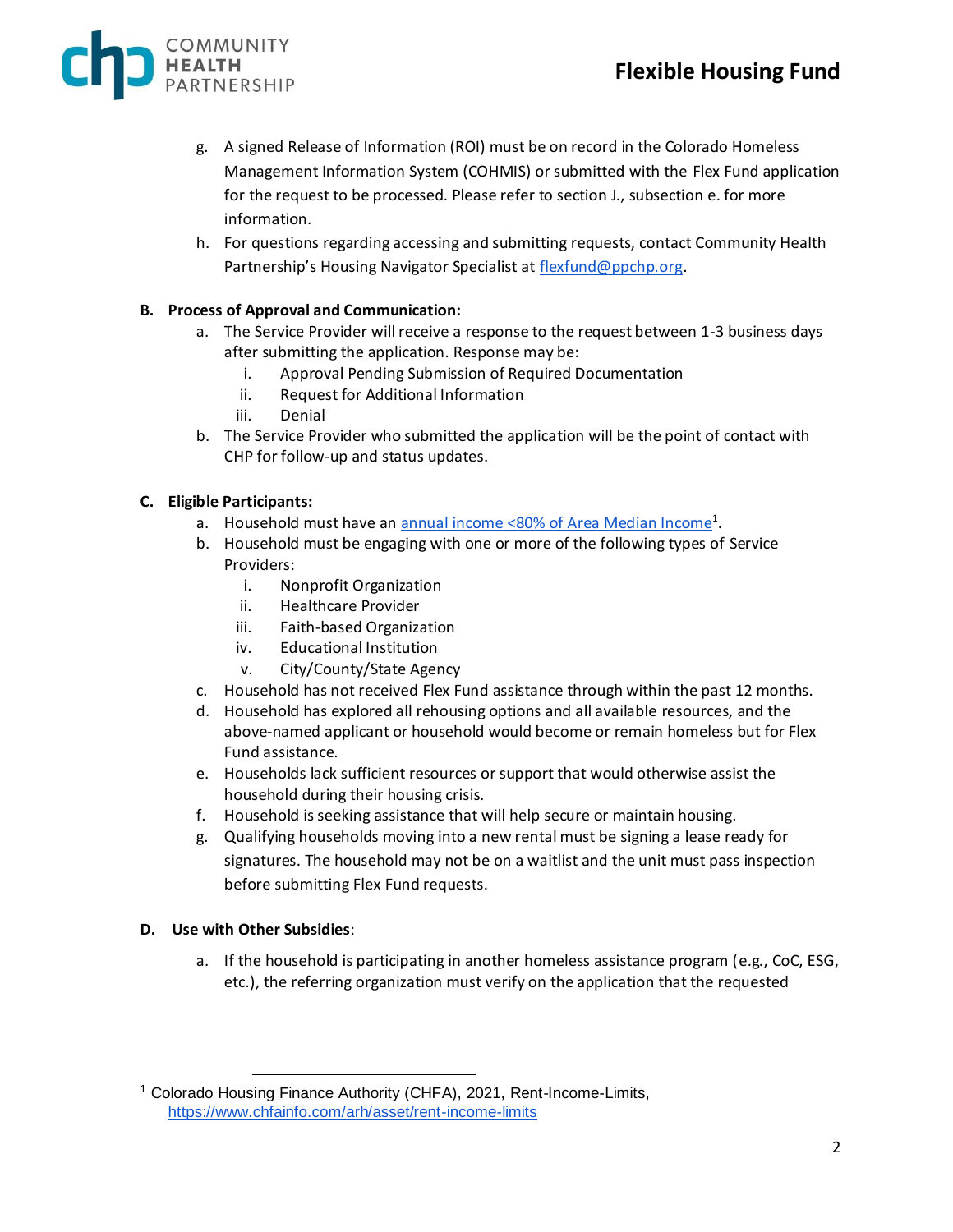

assistance cannot be covered by the other program's funds to avoid duplication of funding.

- b. Eligible costs cannot be provided to a household who is receiving the same type of assistance through public sources.
- **E. Eligible Costs:**
	- a. Eviction/Arrears Owed to Previous Landlord (could now be in collections):
		- i. All rental arrears requests will be assessed on a case-by-case basis and will only be approved if the household has been denied for affordable housing, public housing, a housing choice voucher, or a tax-credit unit.
	- b. Fees and Deposits Needed to Apply for and Secure Housing:
		- i. Security deposits (up to/not to exceed 2 times the rent)
		- ii. Application and administrative fees
		- iii. Pet deposits/fees
		- iv. Utility deposit activation fees for new utility accounts
	- c. Lease or Utility Assistance:
		- i. Rental arrears to prevent eviction or non-renewal
		- ii. Rental assistance, including monthly pet rent
		- iii. Utility assistance
		- iv. Renters Insurance
	- d. Gap Funding:
		- i. If a household is attempting to secure new housing and the market rent does not meet the payment standards set forth by the Department of Housing and Urban Development OR the local Housing Authority, funds may cover that gap up to \$200 per month for a 6–12-month lease.
	- e. Rent Increase Due to Lease Renewal:
		- i. If the household is at risk of losing current housing due to a rent increase for a lease renewal, Flex Fund assistance may be used to cover up to an additional \$200 per month on lease terms between 6-12 months.
	- f. Hotel or Motel Assistance:
		- i. Up to 45-days of hotel/motel assistance
		- ii. Balance may not exceed \$3,500.
		- iii. Requesting agency will be reimbursed for payment.
		- iv. Household must have a signed lease and move-in date established prior to approval.
		- v. Funds will only cover the nightly rate for up to 45-days. Funds will not cover any additional charges incurred above the cost of the nightly rate.
	- g. \*Transportation:
		- i. Items related to one-time, episodic or regular transportation, that can help a client make progress towards ending their homelessness (e.g., car registration, bus passes, taxi fare, gas vouchers, tires, minor car repairs, etc.).
		- ii. Fares for the cost of housing navigation to view potential rental options by bus or other transportation services (e.g., Uber, Lyft, etc.).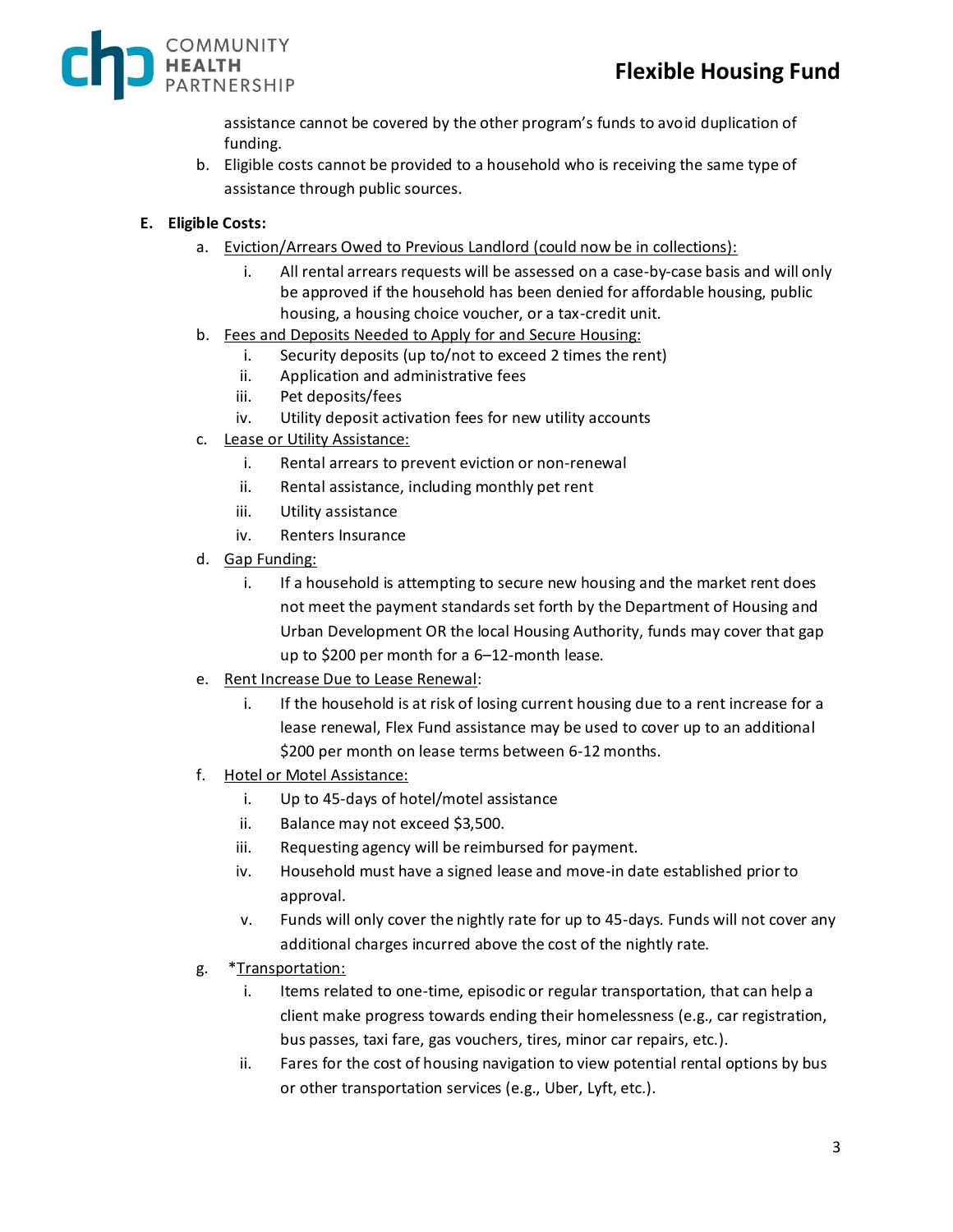

### h. \*Relocation Assistance:

- i. Bus tickets to return to locales with stable family support
- ii. Plane or train tickets
- iii. Other transportation fees (e.g., taxis, rideshare services, etc.)
- iv. Moving fees to cover the cost of movers
- v. Up to 60-days of storage fees
- i. \*Basic Household Items:
	- i. Household furniture
	- ii. Cleaning supplies
	- iii. Kitchen items (e.g., utensils, cookware, small appliances, etc.)
	- iv. Flashlights
	- v. Linens (e.g., towels, sheets, shower curtains, blankets, etc.)
- j. Critical Documents:
	- i. Documentation needed to overcome barriers to employment, housing, etc. (e.g., driver's license, state identification card, birth certificate, student records, etc.).
- k. <u>\*Other:</u>
	- i. ADA home modifications, including but not limited to:
		- 1. Cabinet hardware
		- 2. Task lighting on all counter surfaces
		- 3. Tilt mirror in bathroom
		- 4. Non-glare lighting
		- 5. Handheld showerheads
		- 6. Audio/Visual doorbell
		- 7. Visual alarm
		- 8. Smart thermostats
		- 9. Characters and symbols on all signage
		- 10. Locks within range of reach
		- 11. Keyless entry
	- ii. Interpreters to translate rental applications, the lease agreement, and conversations between the Landlord and Case Manager.
	- iii. Items needed for specific employment or job training. Costs include but are not limited to:
		- 1. Uniforms, footwear, or professional attire
		- 2. Tools
		- 3. Personal protective equipment
		- 4. GED exam or licensing fees
		- 5. Temporary child-care costs to attend job interviews
	- iv. Up to 12 months of home internet costs

\*We can review requests not listed under eligible costs on a case-by-case basis.

#### **F. Back-up Documentation/Required Supporting Documents:**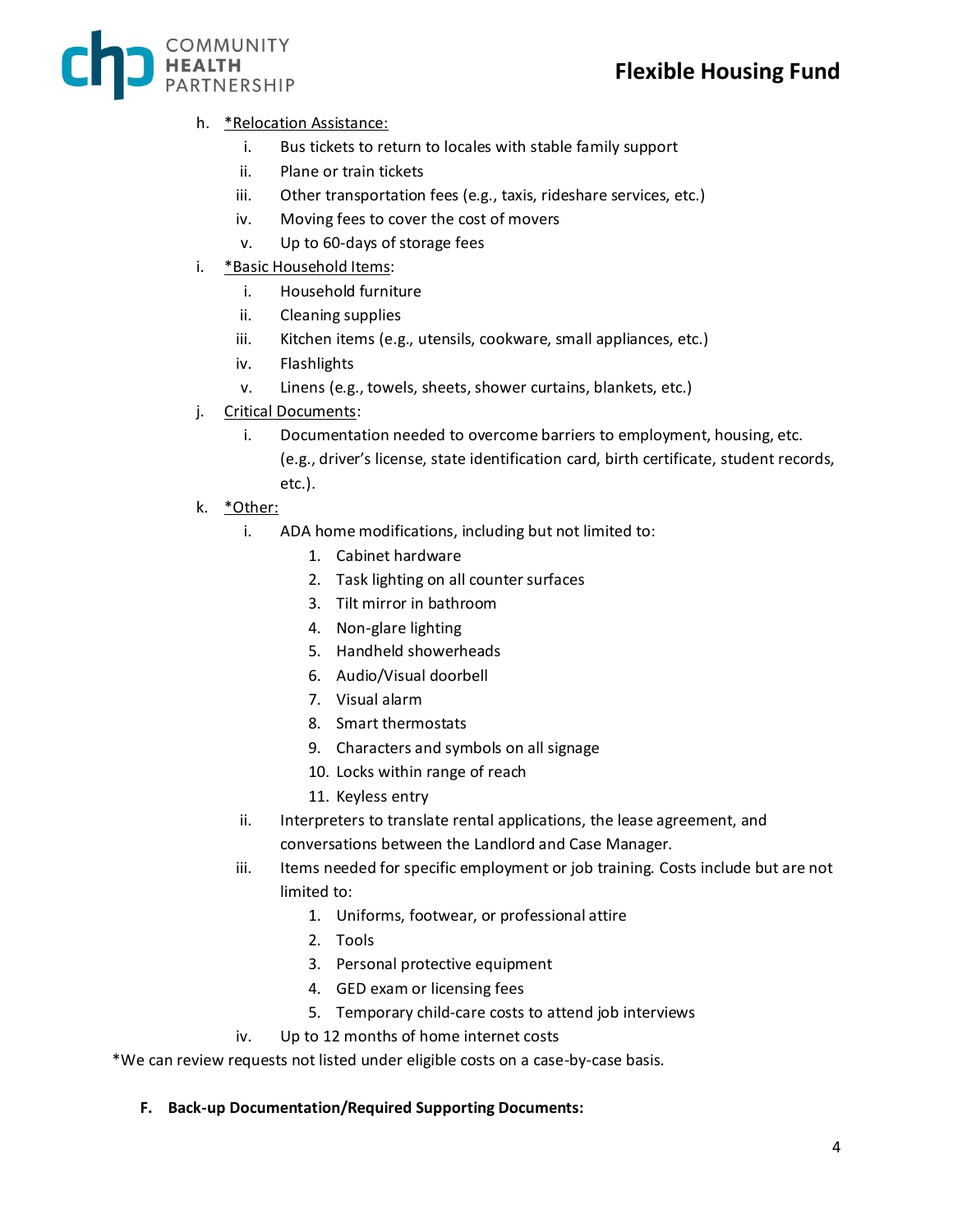

- a. It is the responsibility of the Service Provider to collect and submit required documentation to CHP.
- b. All required backup documentation must be collected and emailed to [flexfund@ppchp.org](mailto:flexfunds@ppchp.org) within 10 business days of the application submission or the application will be denied.
- c. Service Providers will receive a response of final approval once all proper supporting documents are received.
- d. Service Providers will be notified if additional documentation is needed before final approval can be determined.
- e. All vendors (property owners, moving companies, etc.) must complete a W-9 and provide documentation verifying the amounts owed by the household seeking assistance. Statements must be dated within the last 30-days.

Due to the variety of requests, the following information provides examples of required documentation:

- a. Eviction/Arrears Owed to Previous Landlord (could now be in collections):
	- i. If the arrears are with a previous Landlord:
		- 1. Written notice from previous Landlord indicating arrears owed
		- 2. Copy of signed lease
		- 3. Invoice or ledger showing rental arrears balance from the Landlord that lists the tenant's name
		- 4. Copy of Landlord's W-9
		- 5. Copy of email correspondence between Landlord and Service Provider confirming rental arrears amount, rental property address and the Landlord's consent to receive payment from the Flex Fund
	- ii. If the arrears are now in collection:
		- 1. A copy of the account balance or invoice from the collection agency
		- 2. A copy of the collection agency's W-9
- b. Fees and Deposits Needed to Apply for and Secure Housing:
	- i. Deposits/application fees/administrative fees:
		- 1. Copy of signed lease showing the security deposit/fee amount. If a signed lease is not available, the housing provider may provide a written document stating that the household has been approved for move-in and includes the following information:
			- a. Name of prospective tenant
			- b. Prospective tenant's address
			- c. Deposit amount/fee amounts
	- ii. Utility Activation Fees:
		- 1. Copy of the invoice showing the utility activation fee
- c. Lease or Utility Assistance:
	- i. Rental arrears to prevent eviction or non-renewal (no forward paying):
		- 1. Copy of tenant's current lease and ledger from the Landlord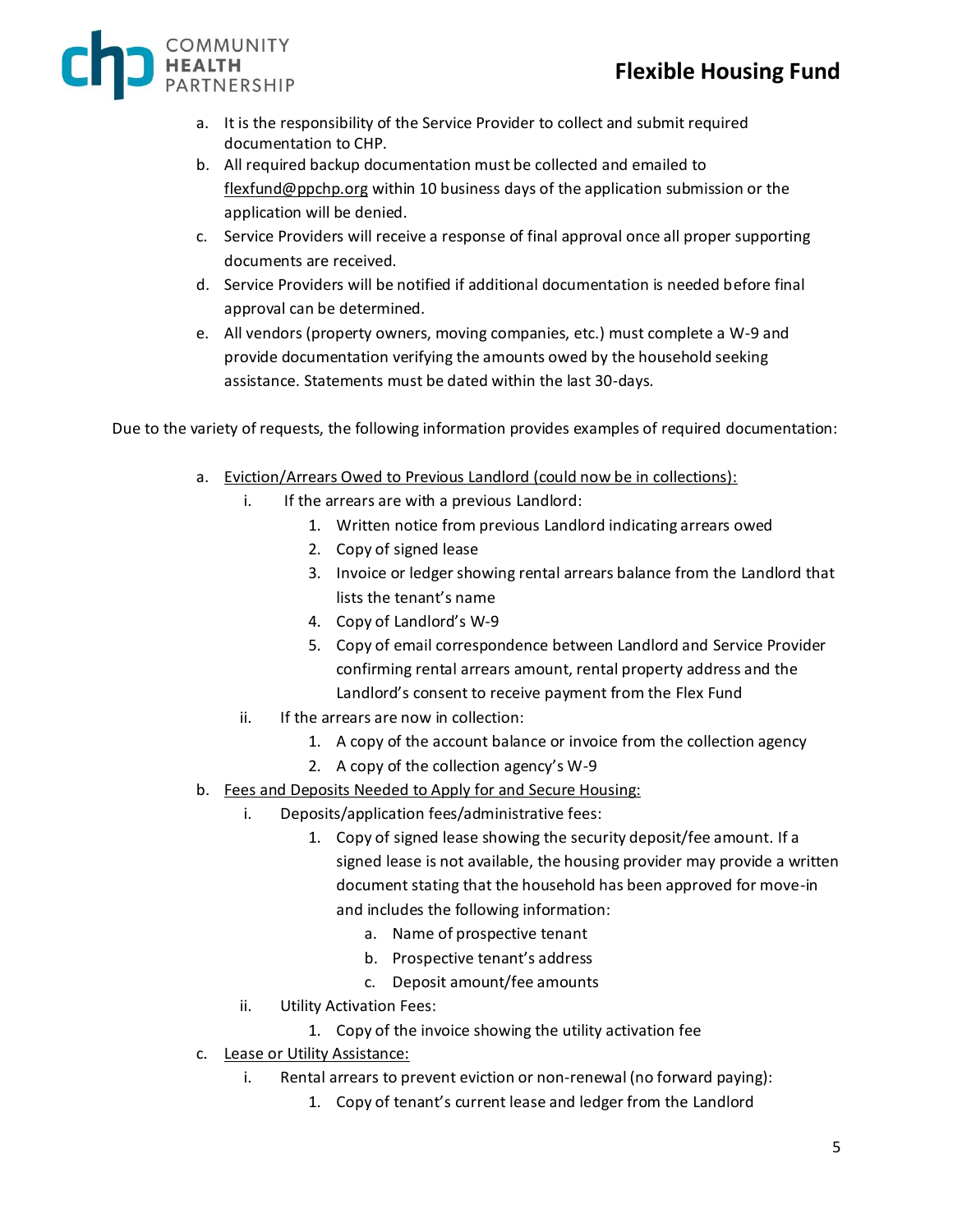

- 2. Copy of non-renewal notice (if applicable)
- 3. Copy of email correspondence between Landlord and Service Provider confirming rental arrears amount, rental property address and the landlord's consent to receive payment from the Flex Fund
- ii. Rental assistance to keep rental payments current:
	- 1. Copy of tenant's current lease and ledger from the Landlord
	- 2. Verification(s) of household's total monthly income (demonstrates that an increase in rent will cause a financial burden for the household)
	- 3. Copy of email correspondence between Landlord and Service Provider confirming rental amount, property address and the Landlord's consent to receive payment from the Flex Fund
- iii. Utility or Renters Insurance:
	- 1. Copy of a current invoice or statement from the proper vendor
- d. Landlord Mitigation Assistance:
	- i. Copy of signed lease
	- ii. Invoice with an itemized list of damages and the cost of repairs
	- iii. Copy of Landlord's W-9
	- iv. Copy of email correspondence between Landlord and Service Provider confirming repair and damages amount, rental property address and the landlord's consent to receive payment from the Flex Fund
- e. Gap Funding:
	- i. Copy of signed lease showing rental amount
	- ii. Rent reasonableness document (Appendix D) showing the market rent does not exceed the rent in comparably sized and located properties
- f. Rent Increase Due to Lease Renewal:
	- i. Copy of current lease
	- ii. Copy of lease renewal from Landlord
	- iii. Verification(s) of household's total monthly income (demonstrates that an increase in rent will cause a financial burden for the household)
	- iv. Service Providers must indicate total amount needed in the application form (not to exceed \$200/month for a 12-month lease).
	- v. Copy of email correspondence between Landlord and Service Provider confirming rental amount, property address and the Landlord's consent to receive payment from the Flex Fund
- g. Hotel or Motel Assistance:
	- i. Invoice from hotel/motel showing the household's name and amount due
	- ii. Hotel/motel W-9
	- iii. Signed copy of the prospective tenant's lease
		- 1. If a signed lease is not available, the housing provider may provide a written document stating that the household has been approved for move-in and includes the following information:
			- a. Name of prospective tenant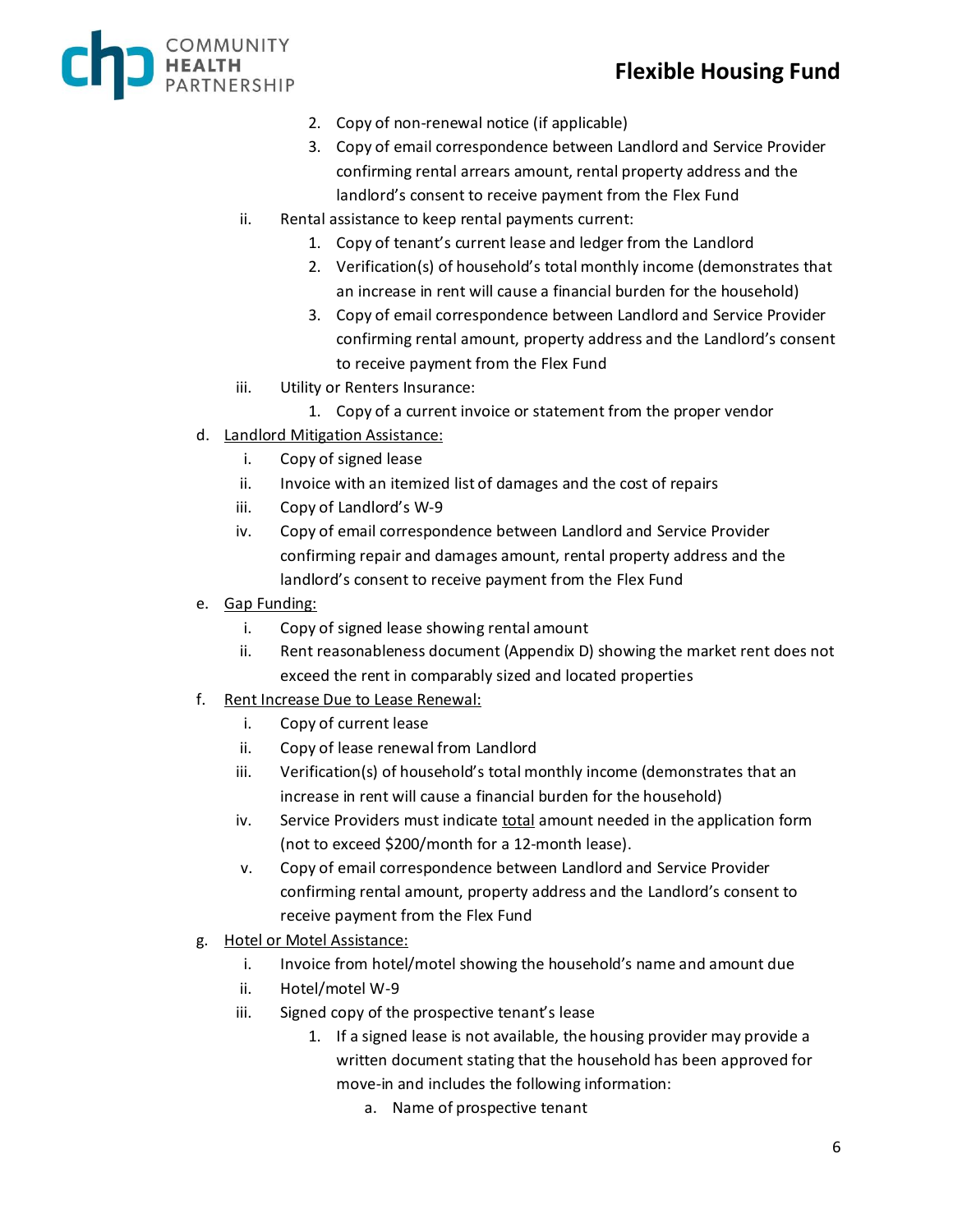

- b. Prospective tenant's address
- c. Deposit amount/fee amounts

#### h. Transportation:

- i. Itemized copies of receipts/transactions for services rendered
- i. Relocation Assistance:
	- i. Itemized copies of receipts/transactions for services rendered
- j. Basic Household Items:
	- i. Itemized copies of receipts/transactions for items purchased
- k. Critical Documents:
	- i. An itemized invoice/receipt showing the cost and specific type of document being requested
- l. Employment & Training:
	- i. Itemized copies of receipts/transactions for services rendered
	- ii. W-9 of the agency providing training
- m. Other:
	- i. ADA home modification options:
		- 1. Itemized copies of receipts/transactions for items purchased
	- ii. Interpreter for the purpose of translating the rental application, lease agreement, and/or conversations between the Landlord and Case Manager
		- 1. W-9 of the agency providing services
		- 2. Itemized copies of receipts/transactions for services rendered

#### **G. Responsibilities of Landlord, Tenant, and Referring Agency:**

- a. Landlord:
	- i. Stay in communication with the Service Provider if conflict with a tenant arises that requires mediation.
	- ii. Provide necessary documentation related to any funds requested to cover costs, including but not limited to past due rent on current lease and rental arrears.
	- iii. Share a copy of the signed lease agreement between Landlord and tenant.
	- iv. Maintain the unit in accordance with **Habitability Standards**.
	- v. Comply with Equal Opportunity/Fair Housing requirements.
- b. Tenant:
	- i. Abide by the rules and guidelines set forth by the Landlord outlined in the lease agreement.
	- ii. Pay utilities and other fees that are not covered by the Landlord.
	- iii. Correct and/or report damages to the rental in a timely manner acceptable to the Landlord.
	- iv. Notify the referring agency representative if conflict with the Landlord occurs that requires mediation.
- c. Referring Agency:
	- i. Submit Flex Fund application on behalf of the household in need of assistance.
	- ii. Gather and submit all required supporting documentation to [flexfund@ppchp.org](mailto:flexfunds@ppchp.org) within 10 business days of the application submission.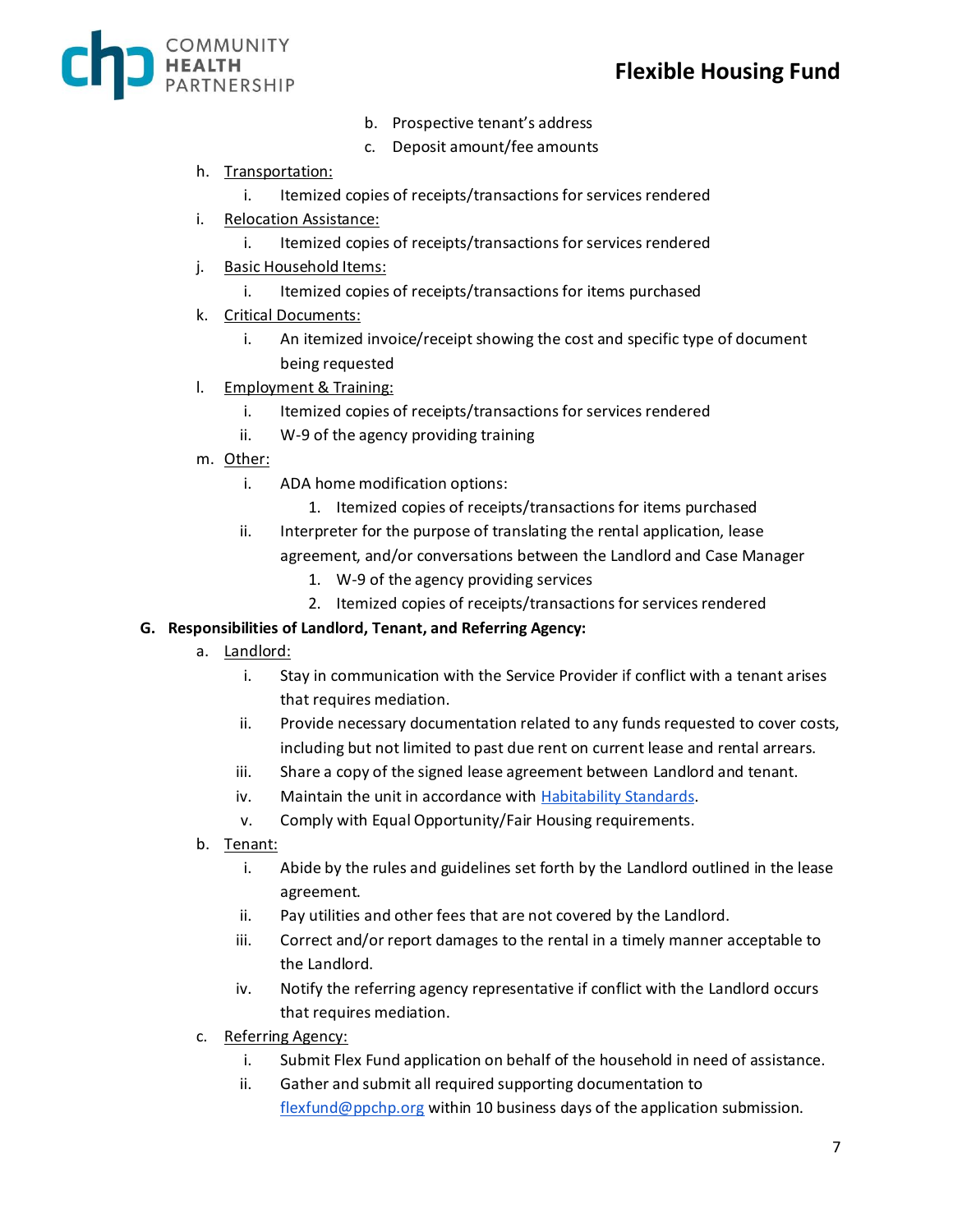

iii. Notify the Housing Navigator Specialist if a conflict arises between the Referring Agency and Landlord that requires mediation.

### **H. Payments and Reimbursement:**

- a. Payments are made by CHP directly to the vendor for eligible amounts owed.
- b. Payments will be made on behalf of the household and issued to third-party vendors (e.g., utility company, landlord/property owner, hotel/motel, moving company, etc.). CHP cannot directly reimburse a household.
	- i. Unless otherwise determined by the referral source and CHP, payments will be mailed to the vendor's address indicated on the vendor's W-9 if a mailed check is the preferred method of payment.
- c. Reimbursements are made by CHP to the referring Service Provider who is seeking reimbursement for payments issued directly to the vendor for eligible amounts owed.
- d. Reimbursements will be made on behalf of the household and issued to the referring Service Provider if the vendor is not willing to wait for the check to be processed or the Service Provider is able to issue payment for eligible costs and request reimbursement from CHP.
	- i. If an agency is seeking reimbursement, they must provide CHP with a current copy of their agency's W-9 and proof of the payment transaction (copies of checks, check requests, credit card statement, etc.) within 10 business days.
	- ii. All Service Providers must fill out a request form and receive approval prior to issuing a payment for which reimbursement will be requested. Agencies that do not get prior approval from CHP will not be reimbursed.
- e. CHP is not responsible for late fees accrued if payment is late. It is the Service Provider's responsibility to maintain communication with the Landlord or vendor on payment.
- f. If a household receives additional assistance elsewhere and is no longer in need of Flex Fund assistance, unused payments issued by CHP must be reimbursed to CHP.

#### **I. Non-Discrimination:**

- a. The Flex Fund is designed to create an inclusive system supporting all eligible persons regardless of race, color, national origin, religious beliefs, sex, gender identity, age, familial status, disability, actual or perceived sexual orientation, or marital status.
- b. All participating agencies shall comply and adhere to all State and Federal statues relating to non-discrimination. These statues include but are not solely limited to (listing [in no particular order\)](https://www.hud.gov/program_offices/fair_housing_equal_opp/fair_housing_and_related_law):
- c. Title VIII of the Civil Rights Act of 1968; amendment for Fair Housing Amendments Act of 1988
- d. Fair Housing Act of 1968
- e. Title VI of the Civil Rights Act of 1964
- f. Colorado Anti-Discrimination Act of 1957
- g. Age Discrimination Act of 1975
- h. Section 503 and 508 of the Rehabilitation Act of 1973
- i. Title II and Title III of the Americans with Disabilities Act of 1990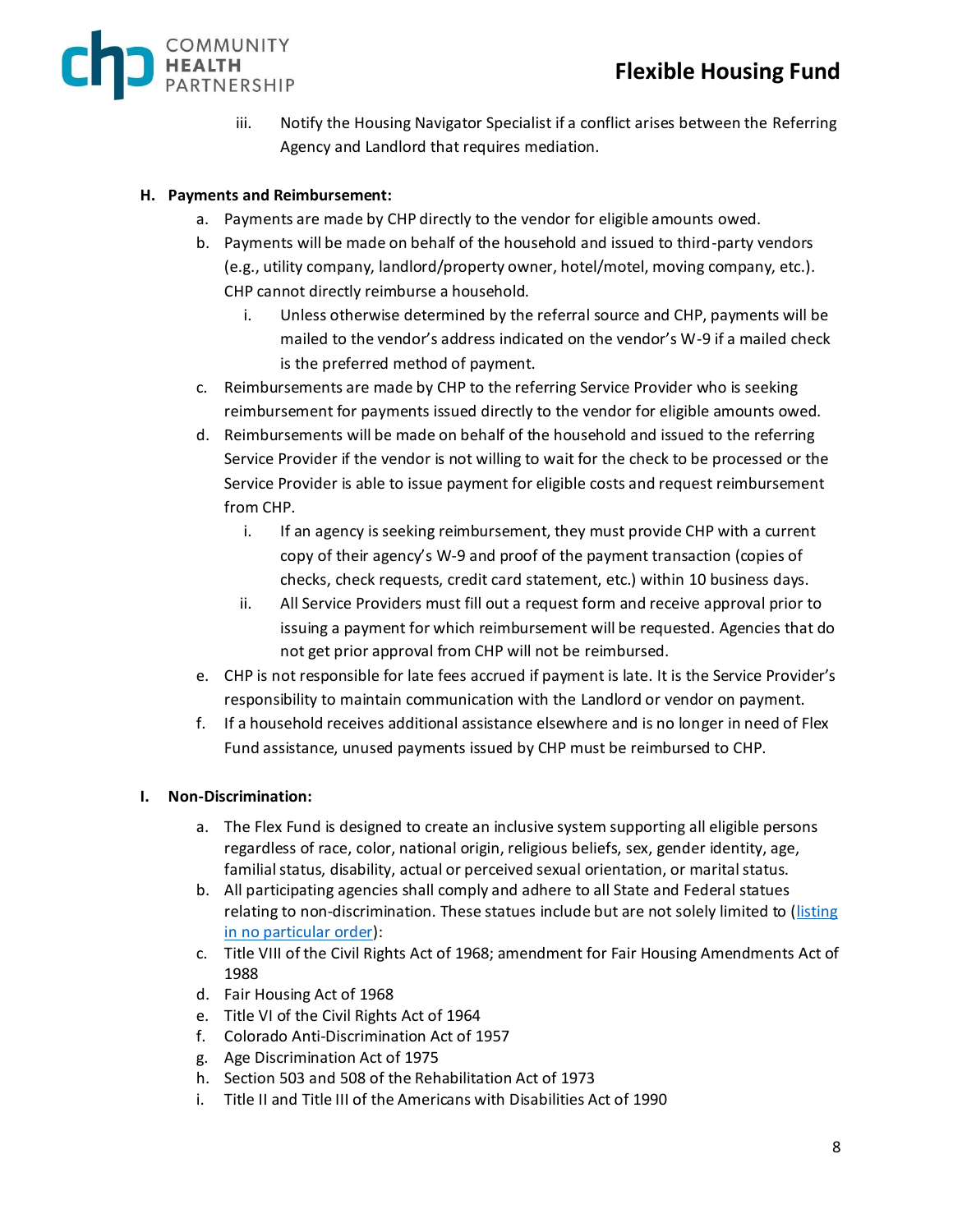

- j. Drug Abuse Office and Treatment Act of 1972
- k. Title IX of the Education Amendments of 1972

#### **J. Homeless Management Information System (HMIS)**

- a. Programming for the Flex Fund will be tracked in the Homeless Management Information System (HMIS) for tracking and reporting purposes.
- b. Service Providers must adhere to the Colorado HMIS Policies and Procedures listed on ZenDesk[: https://cohmis.zendesk.com/hc/en-us/articles/360013991371-Policy-](https://cohmis.zendesk.com/hc/en-us/articles/360013991371-Policy-Procedures)[Procedures.](https://cohmis.zendesk.com/hc/en-us/articles/360013991371-Policy-Procedures)
- c. Service Providers submitting a request for assistance who have access to HMIS are required to add the head of the household and all of their household members to HMIS. If the household has already been entered into HMIS, Service Providers are expected to review the household members' information for accuracy and make updates or changes as needed.
- d. CHP will enter Flex Fund services into HMIS and track household enrollments.
- e. If the Service Provider does not have access to or use HMIS, the person submitting the Flex Fund application is required to follow these steps below before household information can be shared in HMIS:
	- i. Obtain consent from households using the COHMIS Release of Information (ROI)[: https://cohmis.zendesk.com/hc/en-us/articles/360020127232-COHMIS-](https://cohmis.zendesk.com/hc/en-us/articles/360020127232-COHMIS-Client-Forms)[Client-Forms](https://cohmis.zendesk.com/hc/en-us/articles/360020127232-COHMIS-Client-Forms)
	- ii. Consent can include implied, written, or verbal consent (written consent is preferred and recommended).
	- iii. Completed written ROIs must be submitted via email to [flexfund@ppchp.org,](mailto:flexfunds@ppchp.org) which will be uploaded into HMIS.
	- iv. If a household refuses consent to enter their information into HMIS, CHP will mark the household records as "Private" in the system.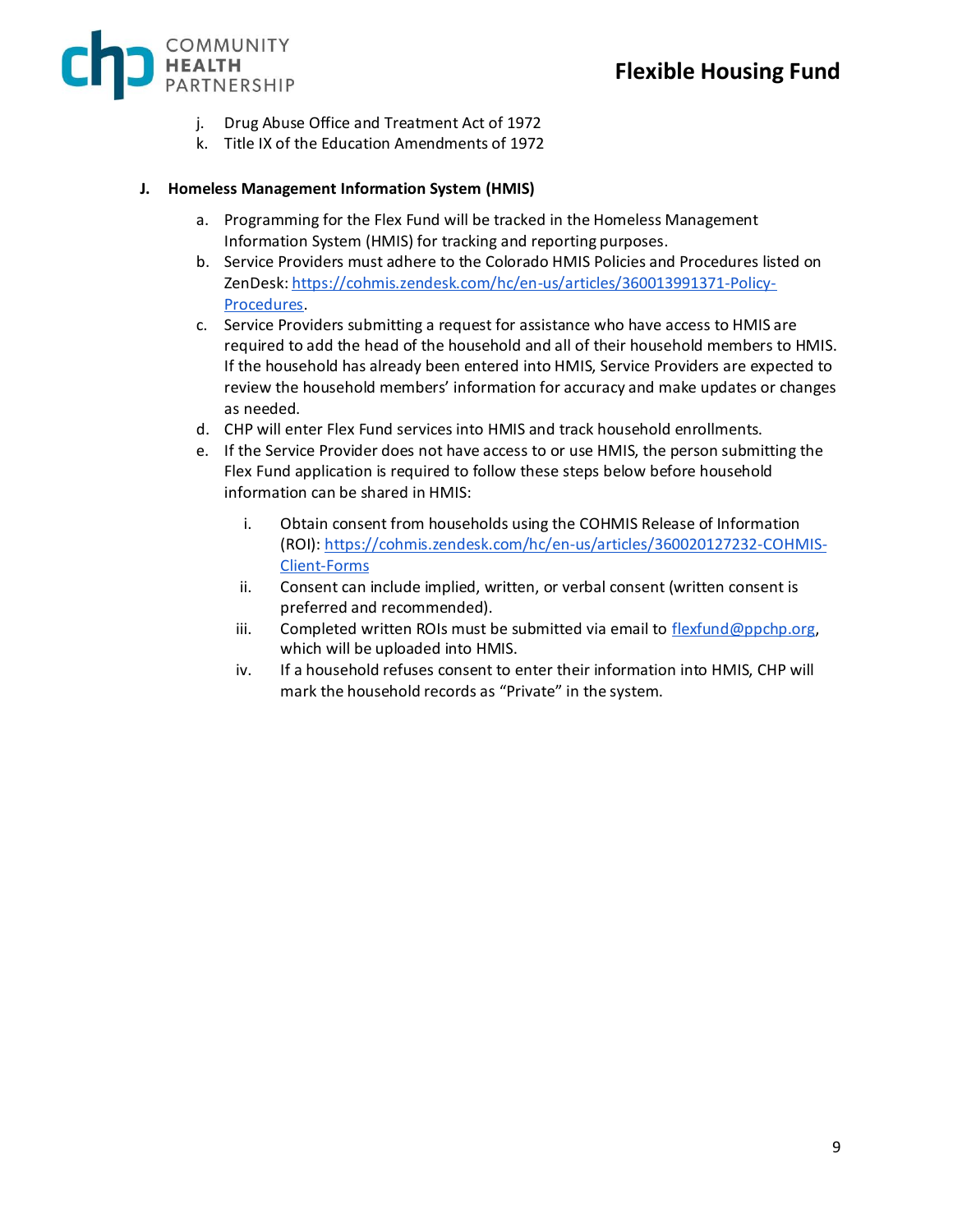

# **Appendix A**

# **Flex Fund Application**

Welcome to the PPCoC Flex Fund Application. Please review the reminders below before getting started:

- **●** Households requesting Flex Fund assistance must go through an eligible Service Provider who will submit the application on their behalf.
- **●** Referring Service Providers must be a member of the PPCoC. If your organization is not already a member, please complete the form at the following link to apply: <https://www.surveymonkey.com/r/WLYRCNF>
- **●** Households are limited to receiving Flex Fund assistance once every 12 months.
- **●** Application requests may combine multiple types of eligible costs totaling no more than \$3,500 per household.

Tips to ensure your request is processed as efficiently and quickly as possible:

- **●** Review the Community Health Partnership Flexible Housing Fund (CHPFHF) Policies & Procedures and/or the training video found on our website to find answers to many common questions: (Insert link to website)
- **●** Supporting documentation must be emailed to flexfund@ppchp.org within 10 business of the application submission date.
	- **○** It is the responsibility of the Service Provider submitting the request to gather all appropriate documentation.
	- **○** CHP will not reach out to Service Providers directly to follow up on the status of submitting supporting documentation.

#### **Section 1:**

#### **Referring Agency Information**

- 1. Agency Name:
- 2. Case Manager:
- 3. Phone:
- 4. Email:

#### **Section 2:**

#### **Household Information**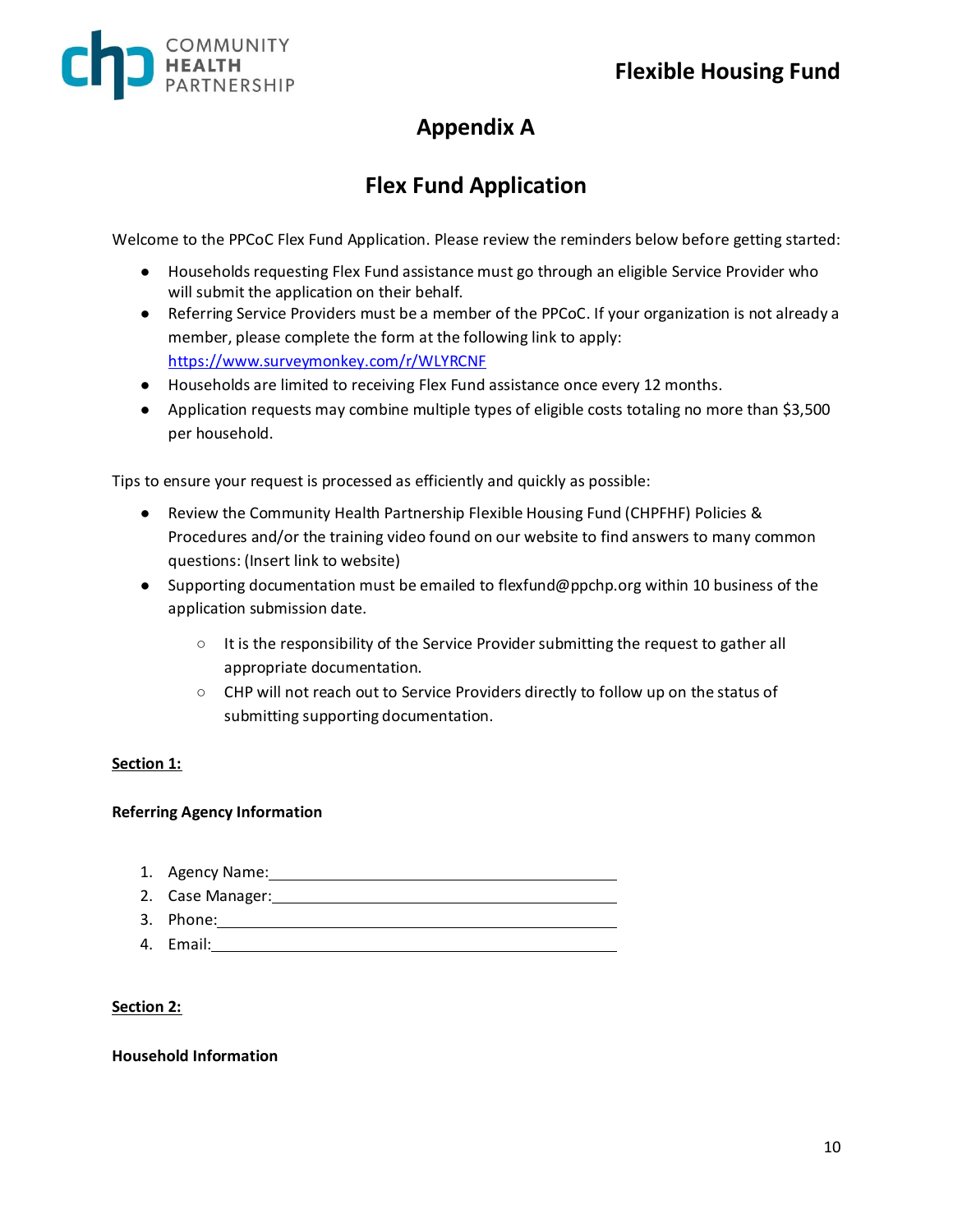### **Flexible Housing Fund**



- 5. Head of Household Name:
- 6. Has the household been enrolled in the Colorado Homeless Management Information System (COHMIS)? If yes, please provide the head of household's client ID (UID) in question #7.
	- a. Yes
	- b. No
	- c. I don't know
- 7. Head of Household's client ID (UID):
- 8. Has the household given permission for their information to be collected and shared in HMIS by verbal consent or signed a Client Release of Information (ROI) form? If no, please have each adult member of the household complete the ROI found at the following link and email to [flexfund@ppchp.org:](mailto:flexfund@ppchp.org) [https://cohmis.zendesk.com/hc/en-us/articles/360020127232-COHMIS-](https://cohmis.zendesk.com/hc/en-us/articles/360020127232-COHMIS-Client-Forms)[Client-Forms](https://cohmis.zendesk.com/hc/en-us/articles/360020127232-COHMIS-Client-Forms)
	- a. Yes
	- b. No
	- c. I don't know
- 9. Head of Household Gender (Select all that apply):
	- a. Female
	- b. Male
	- c. Transgender
	- d. Gender non-conforming
	- e. Questioning
	- f. Client Refused
	- g. Client Doesn't Know
	- h. Data Not Collected
- 10. Head of Household Race (Select all that apply):
	- a. White
	- b. Black, African American, or African
	- c. American Indian, Alaska Native, or Indigenous
	- d. Asian or Asian American
	- e. Native Hawaiian or Pacific Islander
	- f. Client Doesn't Know
	- g. Client Refused
	- h. Data Not Collected
- 11. Head of Household Ethnicity:
	- a. Non-Hispanic/Non-Latin(a)(o)(x)
	- b. Hispanic/Latin(a)(o)(x)
	- c. Client Doesn't Know
	- d. Client Refused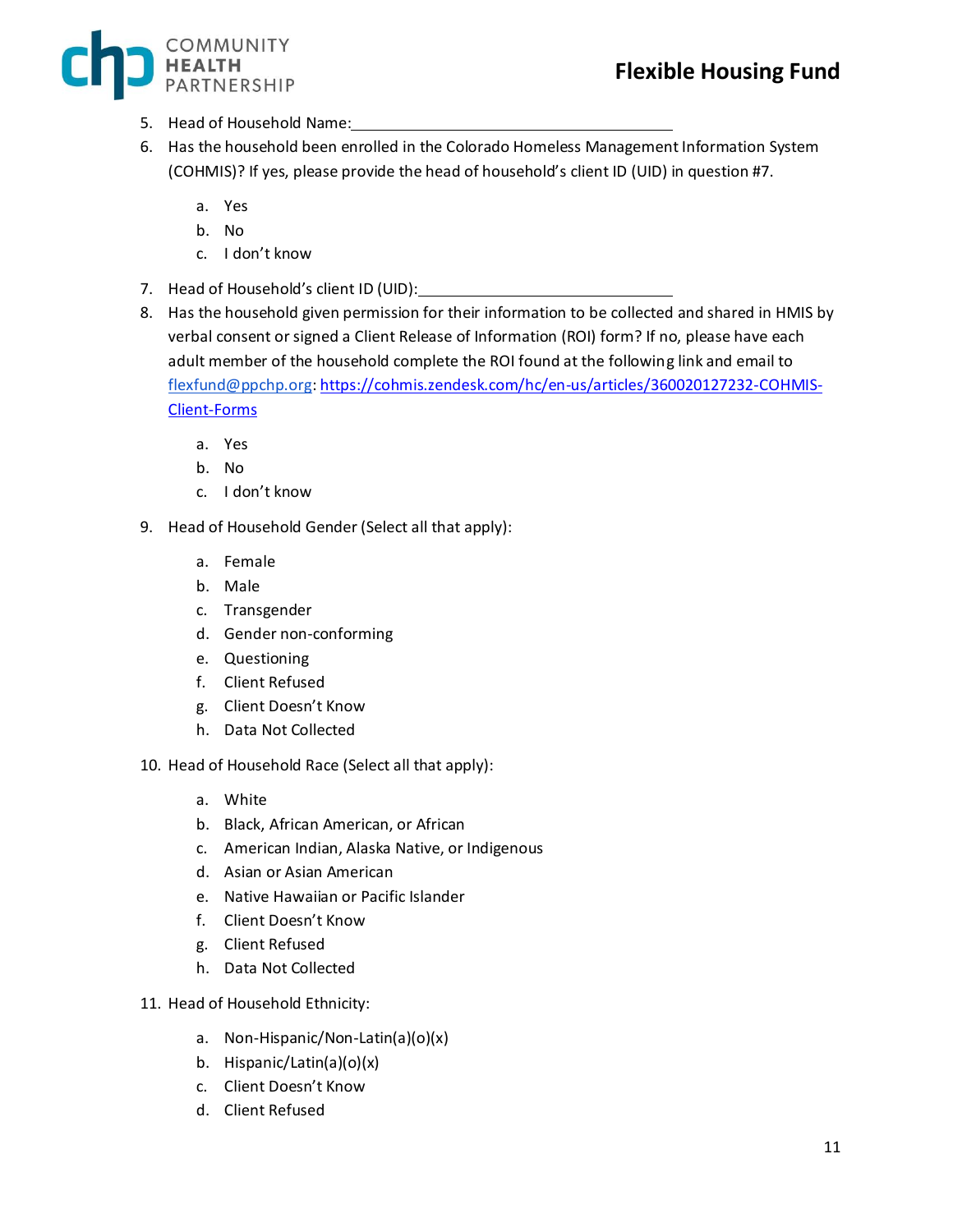

- e. Data Not Collected
- 12. Is the head of household a veteran?
	- a. Yes
	- b. No
	- c. Client Doesn't Know
	- d. Client Refused
	- e. Data Not Collected
- 13. Does anyone in the household have a disabling condition?
	- a. Yes
	- b. No
	- c. Client Doesn't Know
	- d. Client Refused
	- e. Data Not Collected
- 14. Is anyone in the household currently experiencing or previously been a victim of domestic violence (DV)?
	- a. Yes
	- b. No
	- c. Client Doesn't Know
	- d. Client Refused
	- e. Data Not Collected
- 15. Number Adults over 25 in the Household: (Enter "0" if none)
- 16. Number of Individuals Aged 18-24: (Enter "0" if none)
- 17. Number of Individuals Under 18: (Enter "0" if none)
- 18. Total number of people in the household:
- 19. Combined household monthly income after taxes:
- 20. Has the household already explored all other available resources in the community related to this type of assistance?
	- a. Yes
	- b. No
- 21. Please describe the household's case management/housing stability plan for how future payments will be made:
- 22. Has the household received Flex Fund assistance in the last 12 months?
	- a. Yes
	- b. No
- 23. Is the household currently participating in any CoC/ESG program or any other housing program that provides rental assistance?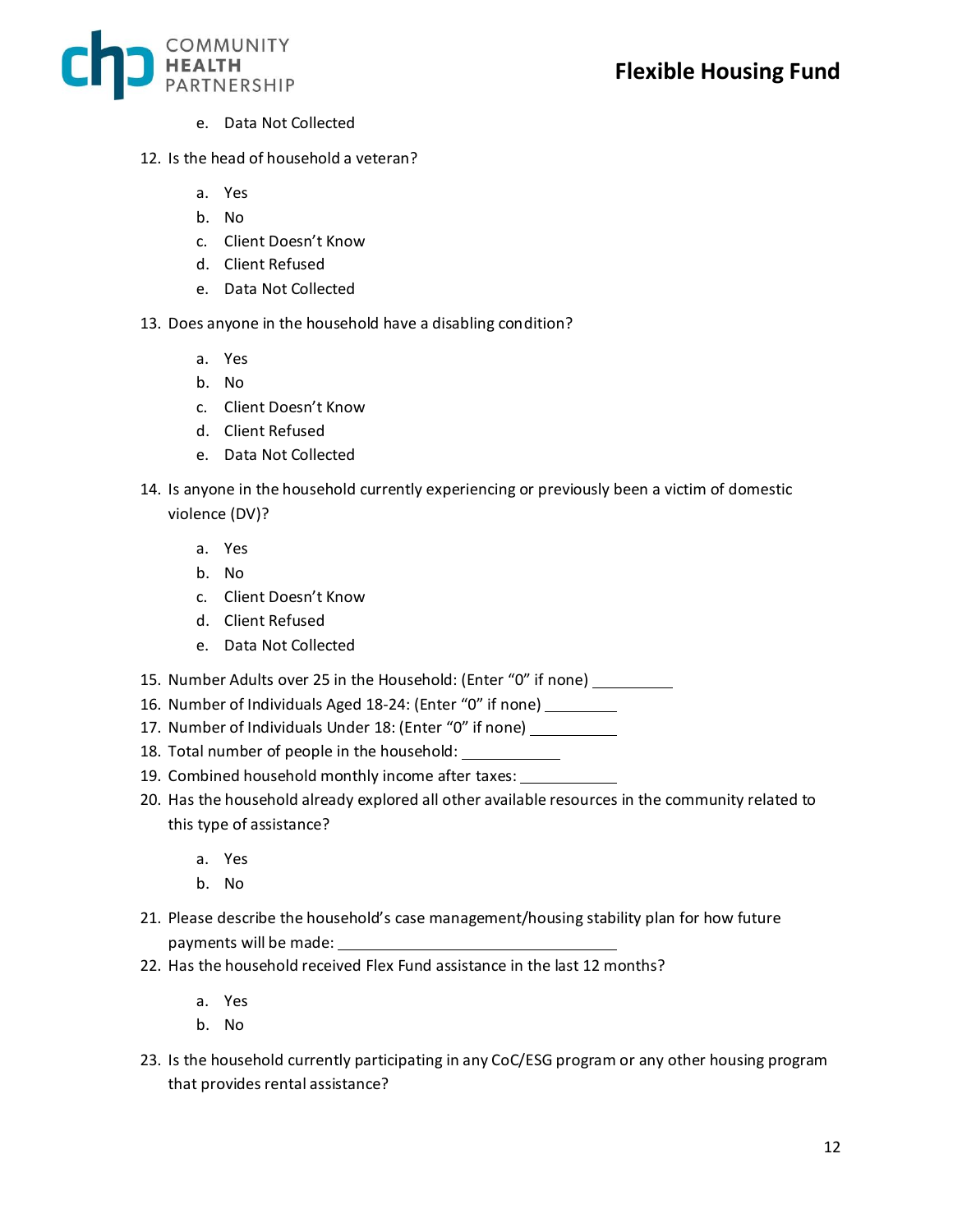

- a. Yes
- b. No
- c. I don't know
- 24. If you answered 'yes' to question 23, please specify the program, type, and amount of assistance:
- 25. What is the household's current housing status? Please refer to the following link for definitions: [https://files.hudexchange.info/resources/documents/HomelessDefinition\\_RecordkeepingRequir](https://files.hudexchange.info/resources/documents/HomelessDefinition_RecordkeepingRequirementsandCriteria.pdf) [ementsandCriteria.pdf\)](https://files.hudexchange.info/resources/documents/HomelessDefinition_RecordkeepingRequirementsandCriteria.pdf)
	- a. Category 1: Literally Homeless
	- b. Category 2: Imminent Risk of Homelessness
	- c. Category 3: Homeless under other Federal statutes
	- d. Category 4: Fleeing/Attempting to Flee DV

#### **Section 3**

**If the household is not requesting assistance pertaining to rent, press 'Next' at the bottom of this page to skip this section.**

- 26. Landlord Name or Name of Management Company:
- 27. Property Manager Phone:
- 28. Property Manager Email: 2008. 2010 12:20 12:20 12:20 12:20 12:20 12:20 12:20 12:20 12:20 12:20 12:20 12:20
- 29. Property Address:
- 30. Current length of lease term:
- 31. If rental has been pre-leased, what is the scheduled move-in date?
- 32. Please select the parties that have signed the lease agreement:
	- a. Tenant
	- b. Property Manager
	- c. Neither Party
- 33. If neither party has signed the lease, please list the scheduled lease signing date:  $\qquad \qquad$
- 34. Households monthly rental amount per the lease agreement:
- 35. Length of new lease term:

#### **Section 4:**

#### **Type of Assistance Requesting**

**Check all that apply. Combined requests may not exceed \$3,500.**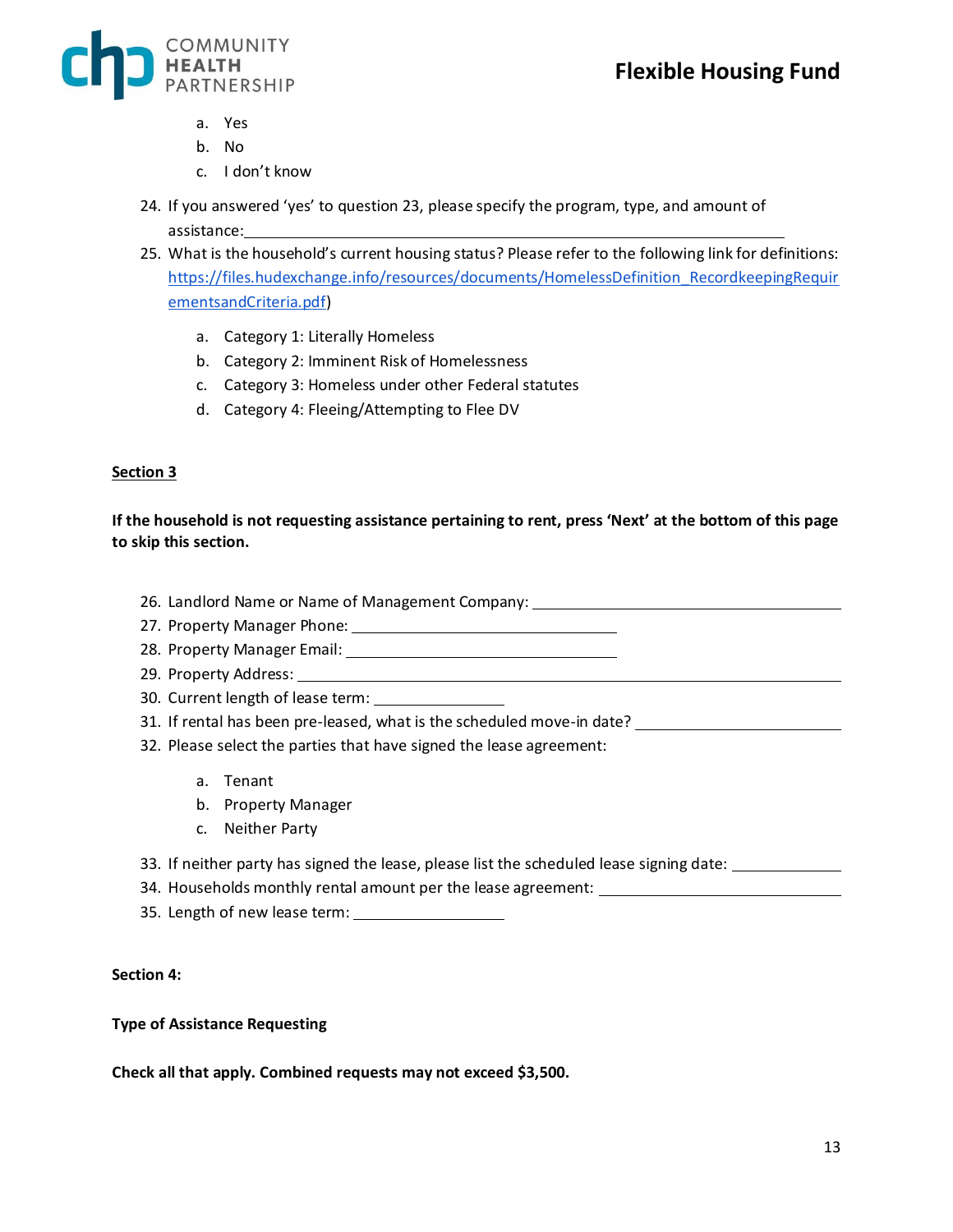

- 36. Deposit or past due rental arrear assistance needed to apply for and secure housing:
	- a. Security Deposit
	- b. Eviction/Arrears owed to previous Landlord (could now be in collections)
	- c. Application and administrative Fees
	- d. Pet deposits/fees
	- e. Utility Deposit activation fees for new utility account
	- f. Storage unit
- 37. Current lease or utility assistance:
	- a. Rental arrears to bring rent payments current or prevent eviction/non-renewal
	- b. Rental assistance (including pet rent) to keep rental payments current
	- c. Utility Assistance
	- d. Renters insurance
- 38. Gap funding (up to \$200/month for a 6–12-month lease). Please specify the total amount requested. \*Gap Funding: When a household is attempting to secure housing and the market rent does not meet the payment standards set forth by the Department of Housing and Urban Development OR the Local Housing Authority, funds may cover that gap.
- 39. Assistance to cover a lease renewal increase (not to exceed \$200/month for a lease no longer than 12 months). Please specify the total amount requested:
- 40. Household Items:
	- a. Cleaning Supplies
	- b. Kitchen Items (e.g., utensils, cookware, small appliance(s), dishes, etc.)
	- c. Household Furniture (e.g., bed, dining room table, sofa, etc.)
	- d. Bedroom/Bathroom Items (e.g., towels, sheets, shower curtains, blankets, etc.)
	- e. Other (e.g., flashlights, fire extinguisher [if not provided by the Landlord], etc.)
- 41. If you checked 'Household Items' in question #40, please specify the items below:
- 42. Costs to obtain critical documents needed to overcome barriers to employment, housing, etc. (e.g., driver's license, state identification, birth certificate, student records, etc.) Please specify:
- 43. Items needed for specific employment or job training:
	- a. Uniforms, footwear, or professional attire
	- b. Tools
	- c. Personal protective equipment
	- d. GED exam or licensing fees
	- e. Child-care costs to attend job interviews
	- f. Home internet costs (Up to 12 months)
	- g. Other: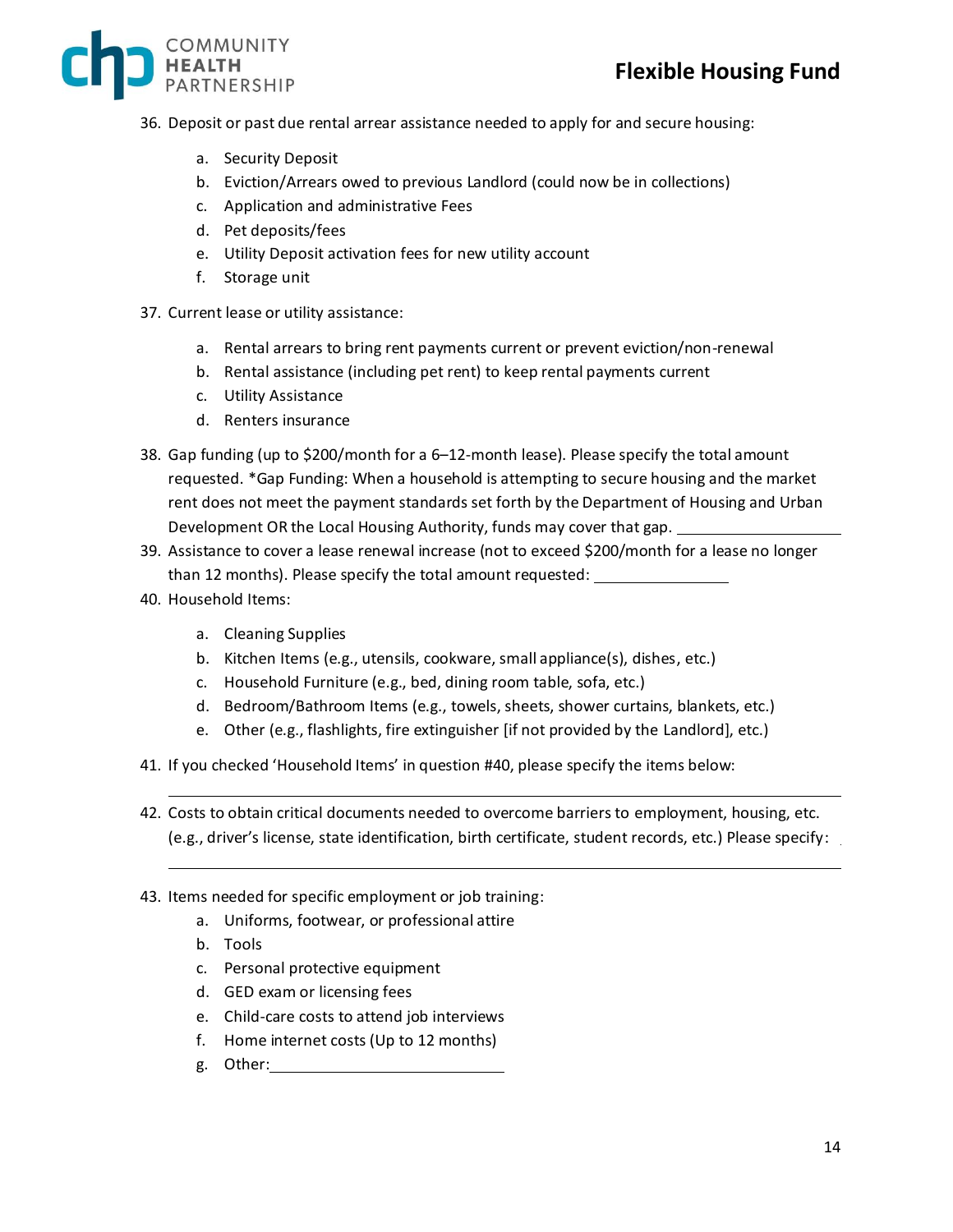

- 44. Transportation (Costs related to one-time, episodic or regular transportation, that may help a household make progress towards preventing ending their homelessness):
	- a. Car registration
	- b. Bus passes
	- c. Taxi/Rideshare fare
	- d. Gas vouchers
	- e. Tires
	- f. Car repairs
- 45. Relocation Assistance:
	- a. Bus or Greyhound Tickets (i.e., tickets to return to locales with stable family support)
	- b. Plane or train tickets
	- c. Moving fees (moving trucks, mover fees, etc.)
	- d. Storage fees
- 46. Other/ADA home modification (including but not limited to):
	- a. Cabinet hardware
	- b. Task lighting on all counter surfaces
	- c. Tilt mirror in bathroom
	- d. Non-glare lighting
	- e. Handheld showerheads
	- f. Audio/Visual doorbell
	- g. Visual alarm
	- h. Smart thermostats
	- i. Characters and symbols on all signage
	- j. Locks within range of reach
	- k. Keyless entry
	- l. Interpreters to translate rental application, lease agreement, and conversations between Landlord and Case Manager
- 47. If you are applying for more than one type of eligible cost, please itemize the total amount you are requesting for each of your selections. (e.g., Deposit assistance=\$200 Rental assistance=\$1000):
- 48. Do you have the supporting documents to complete this application to email to [flexfund@ppchp.org](mailto:flexfund@ppchp.org) directly after submitting? (Refer to the Policies & Procedures for examples of supporting documentation)
	- a. Yes
	- b. No
- 49. Total amount requested:
- 50. Please share any relevant information that will help us process this request. (Providers are encouraged to utilize this space to expand on the household's situation)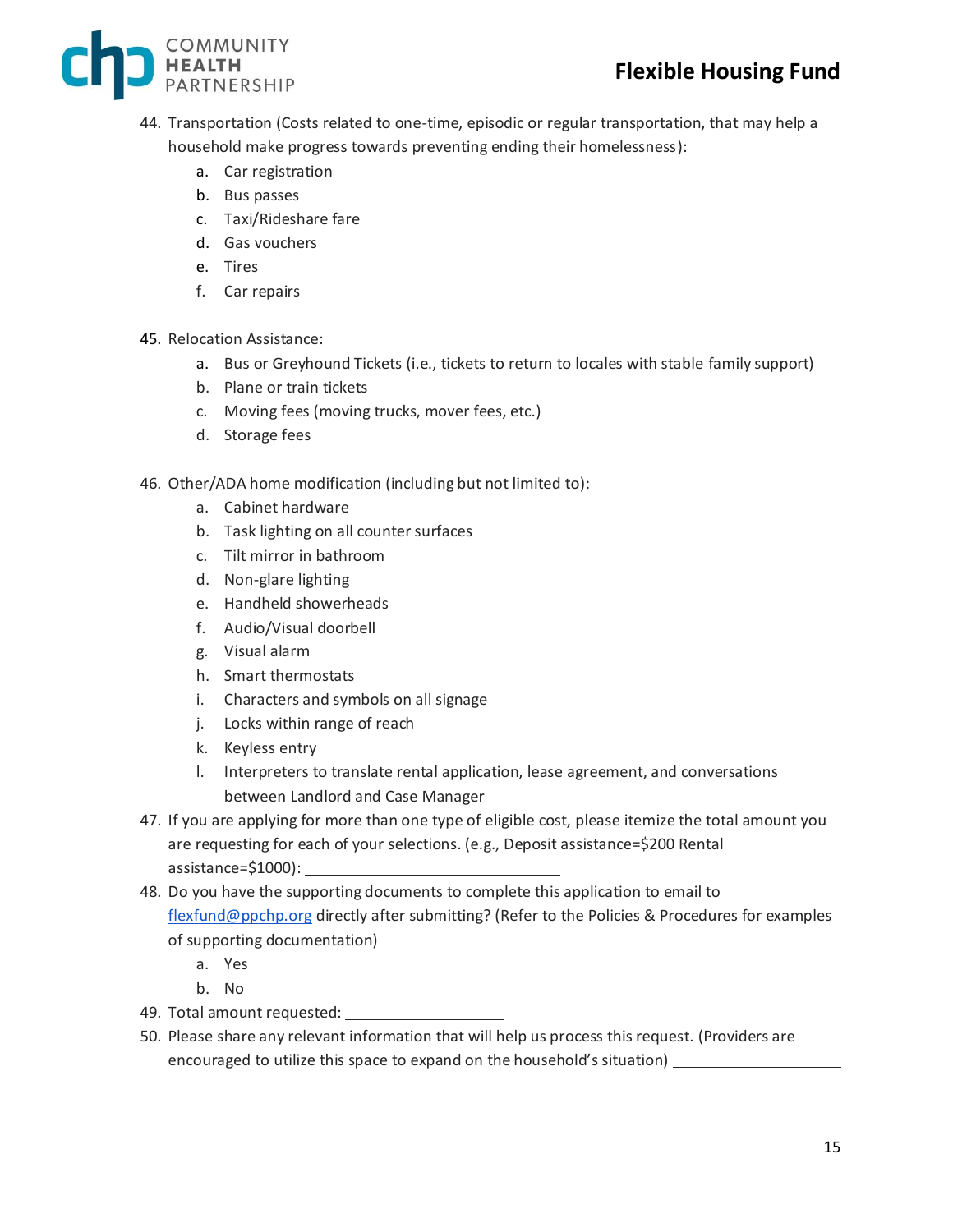

### **Appendix B**

#### **Glossary**

**Administration Fee -** A non-refundable fee paid to a landlord or management company who is taking the time to process an application for approval

**Backbone Organization -** Serves as a coordinating body that brings together a diversity of stakeholders and leads a synchronized effort to achieve a common goal

**"But For"-** A document certifying that the household has explored all rehousing options and all available resources. The Case Manager also certifies that a comprehensive assessment was completed and that the findings are such that the applicant or household would become or remain homeless **but** for ESG Homelessness Prevention or RRH assistance. (**\***Appendix C).

**Case Manager -** Individual at a Service Provider assigned to assist a client seeking Flex Fund assistance **Community Health Partnership (CHP) -** Serves as the lead agency for the PPCoC and assists with establishing a planning body and leadership structure, data management, conducting CoC planning and operations, and preparing the application for federal CoC Program funding

**Deposits -** Amount owed by the renter upon move-in that's intended to cover damage to the premises beyond normal wear and tear

**Diversion -** An intervention designed to immediately address the needs of someone who is seeking immediate shelter because they just lost their housing situation

**Equal Opportunity -** Policy stating that all employees must be treated equally without discriminating based on race, sex, age, or disability

**Emergency Solutions Grant (ESG) -** Program designed to assist households quickly regain stability in permanent housing after experiencing a housing crisis or homelessness

**Eviction -** The process whereby a landlord can file to have a tenant forced to move out before lease end date if the tenant has not complied with the rules of the lease contract

**Fair Housing -** Agency within the US Department of Housing and Urban Development (HUD) responsible for administering and enforcing federal fair housing laws and establishing policies to make sure Americans have equal access to the housing of their choice

**Flexible (Flex) Funds -** Funding that provides support to nonprofits to address areas of need that are unable to be covered by other revenue or grant funding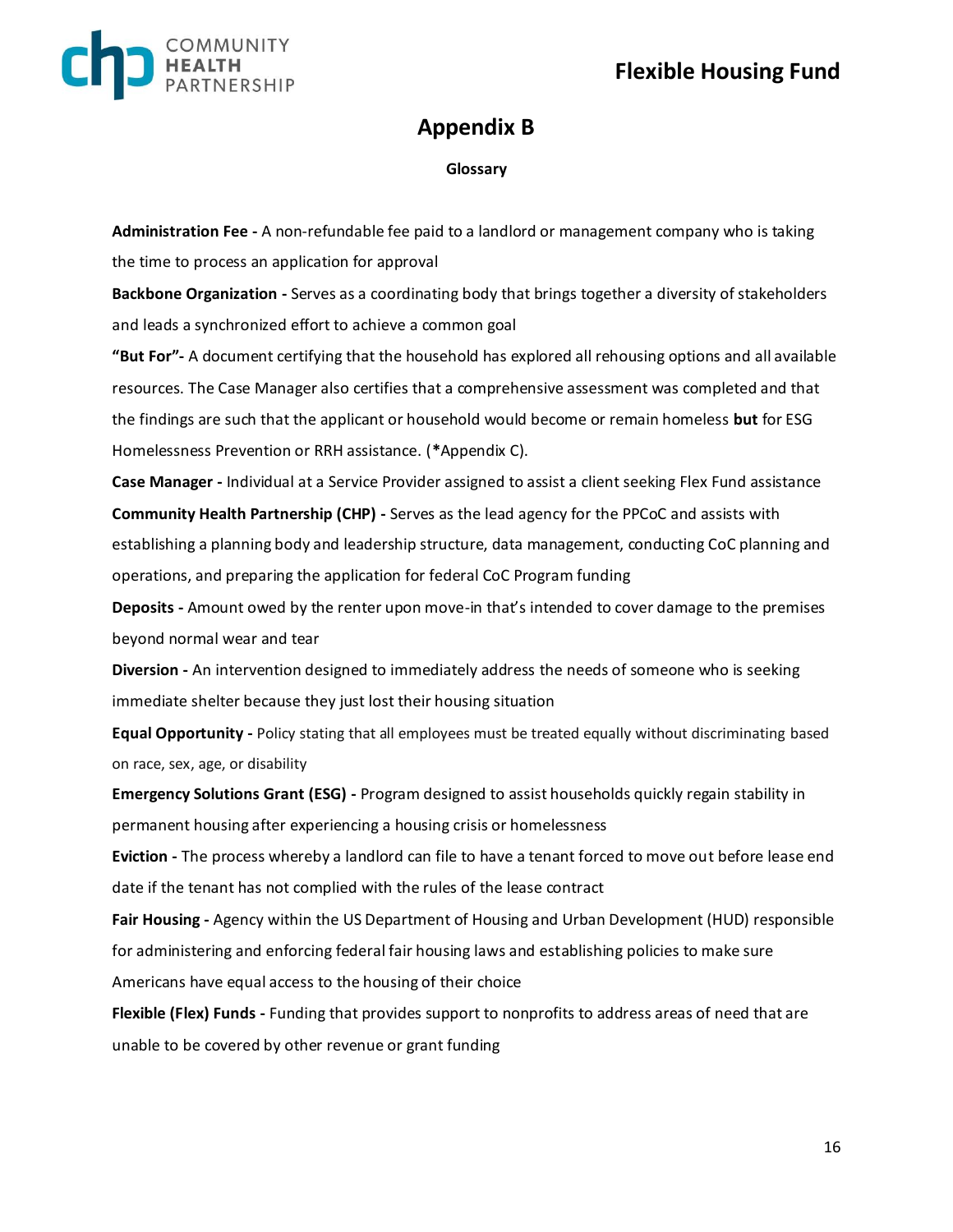### **Flexible Housing Fund**

**Habitability Standards -** May be defined differently based on the funding source, but establishes the minimum standards for safety, sanitation, and privacy for housing

**Head of Household -** The adult member of the family who is the head of the household for purposes of determining income eligibility and rent

**Homeless Management Information System (HMIS) -** A local information technology system used to collect client-level data and data on the provision of housing and services to homeless individuals and families and persons at risk of homelessness

**Homeless Prevention -** HUD-funded program that provides financial assistance and services to prevent individuals and families from becoming homeless

**Landlord -** Individual or management company representative who implements and enforces the lease agreement

**Landlord Mediation -** The process where a neutral professional facilitates a meeting to discuss a dispute and resolution between tenant and landlord

**Landlord Mitigation -** An agreement between landlord and tenant where the tenant may pay less than what is contractually owed

**Lease Term -** The length of the lease agreement between tenant and landlord

**Partnering or Participating Agency -** Local agencies who work directly with households seeking housing assistance by helping them navigate resources and available funding sources

**Pikes Peak Continuum of Care (PPCoC) -** The local planning body that helps communities plan for and provide a full range of emergency, transitional, and permanent housing and other services to address the needs of persons experiencing homelessness

**Rapid Rehousing (RRH) -** A short-term type of HUD-CoC housing designed to help move households toward permanent housing from literal homelessness using time-limited financial assistance and targeted supportive services

**Rental Arrears -** Past due rent owed by a formal tenant to the property manager

**Rent Reasonableness -** Ensures that rents charged by owners to voucher holders or recipients of subsidies are reasonable. A client receiving assistance may not qualify for the housing unit if the rent does not meet the payment standard for that area. (\*Appendix B)

**Tenant -** An individual who has entered a binding lease contract with a landlord and physically occupies the rental defined in the agreement

**Vendor -** One that provides products or services to a household receiving Flex Fund assistance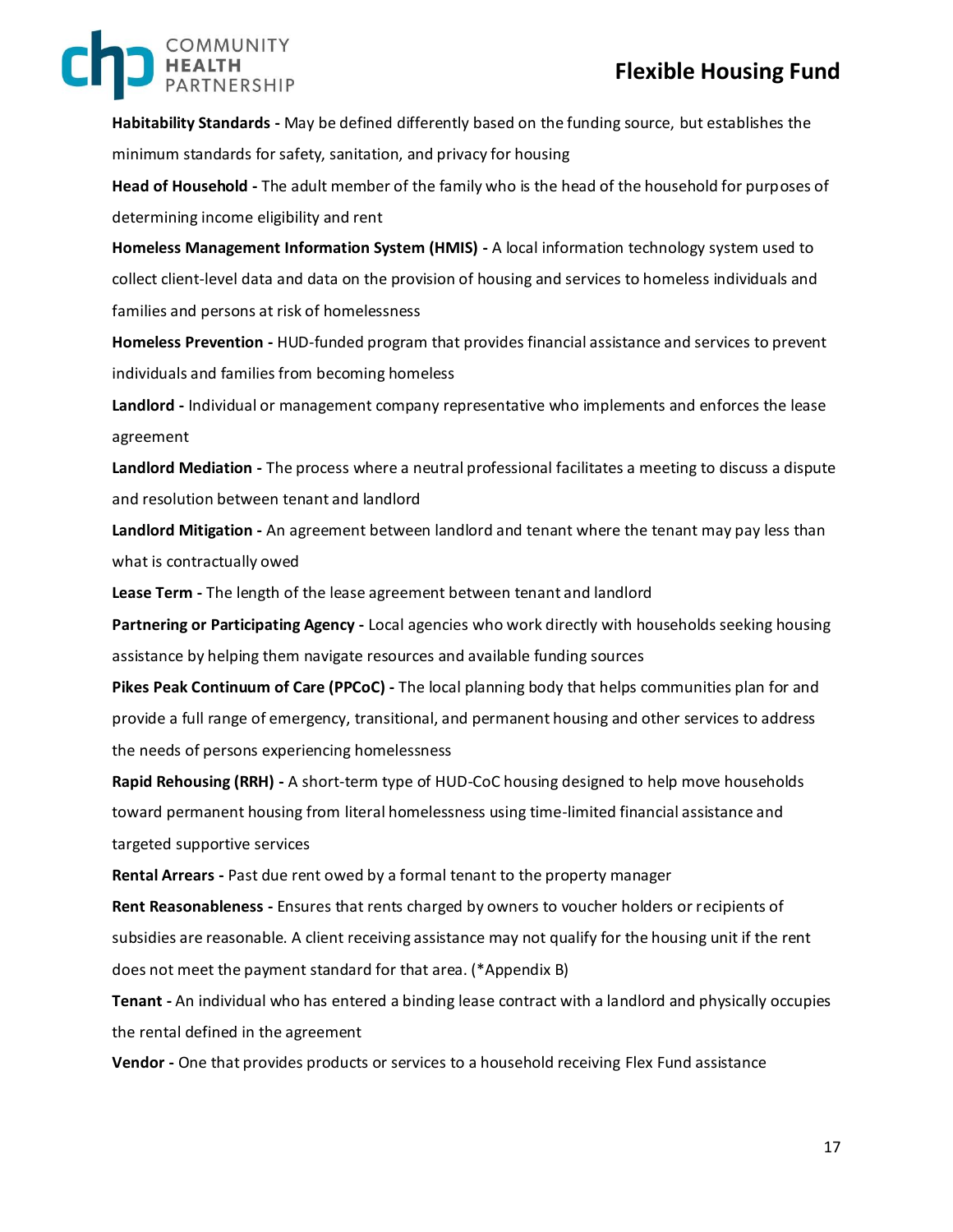

# **Appendix C**

### **"But For Certification" ESG Housing Options and Resources Eligibility "But For" Certification**

#### **Applicant Name: \_\_\_\_\_\_\_\_\_\_\_\_\_\_\_\_\_\_\_\_\_\_\_\_\_**

This document is to certify that the above-named applicant or household has explored all rehousing options and all available resources. The case manager also certifies that a comprehensive assessment was completed and that the findings are such that the above-named applicant or household would become or remain homeless **but** for ESG Homelessness Prevention or RRH assistance. (See attached assessment)

#### **Client Certification**

Under penalty of perjury I, the same statements of perjury I, affirm the following statements to be true.

- a. I affirm that I have explored all housing options, (family, friends, public housing, and private housing), and that I have not been able to secure housing.
- b. I affirm that I have accurately reported my family composition and total family income.
- c. I affirm that my household lacks the financial resources and support networks needed to obtain immediate housing (i.e., start-up costs, etc.).
- d. I affirm that I am not receiving financial assistance for the same reason that I am applying for ESG funds.
- e. I affirm that I would become or remain homeless but for ESG assistance.

**\_\_\_\_\_\_\_\_\_\_\_\_\_\_\_\_\_\_\_\_\_\_\_\_\_\_\_\_\_\_ \_\_\_\_\_\_\_\_\_\_\_\_\_\_\_\_** 

Applicant's Signature **Date Date** 

#### **Case Manager Certification**

Under penalty of perjury I, **EXECUTE:** affirm the following statements to be true.

- a. Upon completion of assessment, I affirm that the above-named applicant has proven that they have explored all housing options and have not been successful with securing housing.
- b. Upon completion of assessment, I affirm that the above-named applicant/household lacks the financial resources and support networks needed to obtain immediate housing. c. I certify that I have completed a thorough assessment, including alternative housing options, income and asset verifications and homeless verifications, and believe that the above-named applicant or household would become or remain homeless but for the ESG assistance.

**\_\_\_\_\_\_\_\_\_\_\_\_\_\_\_\_\_\_\_\_\_\_\_\_\_\_\_\_\_\_\_\_\_ \_\_\_\_\_\_\_\_\_\_\_\_\_\_\_** 

**Case Manager's Signature Date**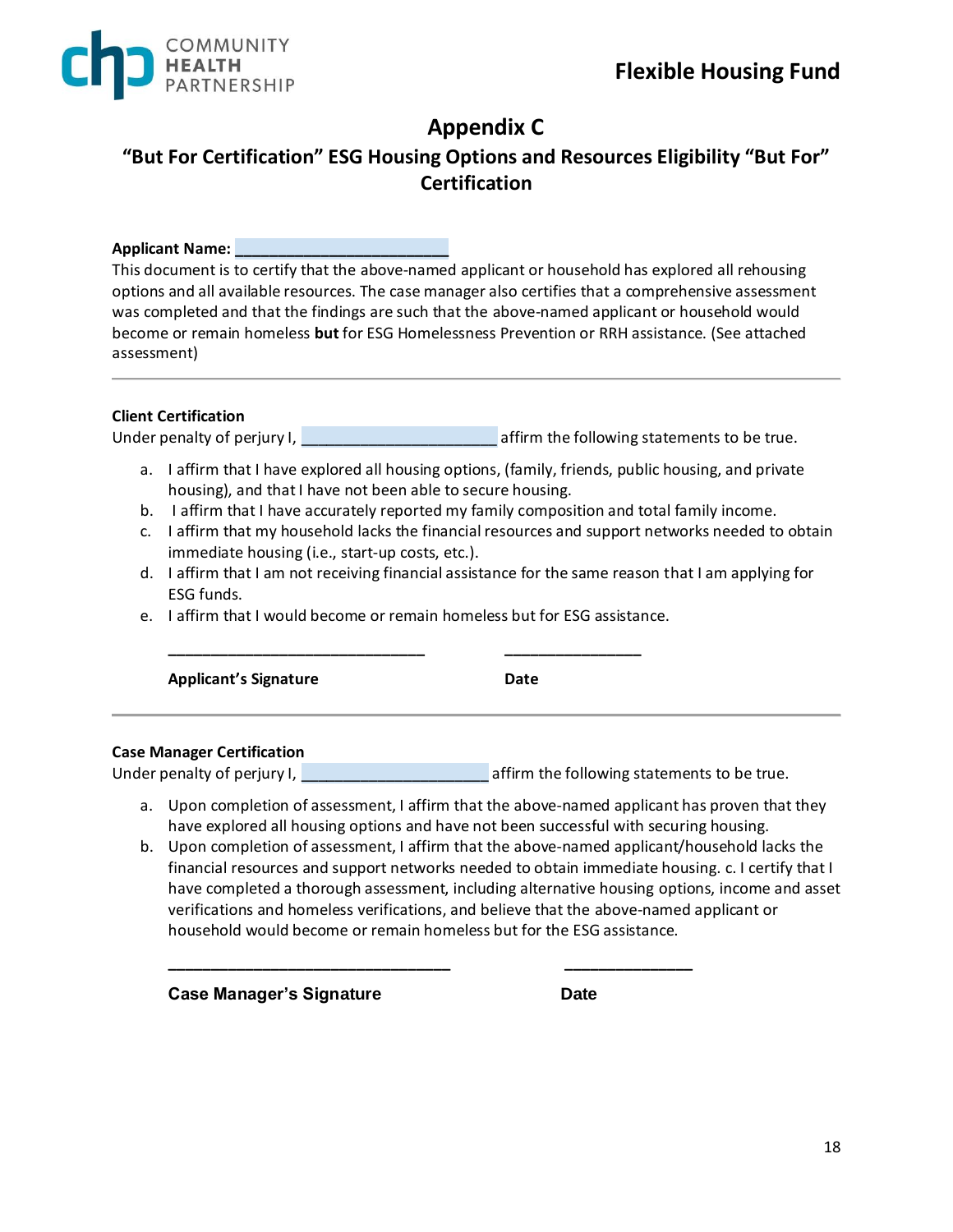

### **Appendix D**

#### **RENT REASONABLENESS CHECKLIST AND CERTIFICATION**

24 CFR 574.320 (a)(3) Rent reasonableness. The rent charged for a unit must be reasonable in relation to rents currently being charged for comparable units in the private unassisted market and must not be in excess of rents currently being charged by the owner for comparable unassisted units.

|                                                                   | <b>Proposed Unit</b> | Unit $#1$                   | Unit #2 | Unit $#3$ |
|-------------------------------------------------------------------|----------------------|-----------------------------|---------|-----------|
| <b>Address</b>                                                    |                      |                             |         |           |
| <b>Number of Bedrooms</b>                                         |                      |                             |         |           |
| <b>Square Feet</b>                                                |                      |                             |         |           |
| <b>Type of Unit/Construction</b>                                  |                      |                             |         |           |
| <b>Housing Condition</b>                                          |                      |                             |         |           |
| Location/Accessibility                                            |                      |                             |         |           |
| <b>Amenities</b>                                                  |                      |                             |         |           |
| Unit:                                                             |                      |                             |         |           |
| Site:                                                             |                      |                             |         |           |
| Neighborhood:                                                     |                      |                             |         |           |
| Age in Years                                                      |                      |                             |         |           |
| Utilities (type)                                                  |                      |                             |         |           |
| <b>Unit Rent</b><br><b>Utility Allowance</b><br><b>Gross Rent</b> |                      |                             |         |           |
| Handicap Accessible?                                              |                      |                             |         |           |
| <b>Most Recently Charged Rent</b><br><b>For Proposed Unit</b>     |                      | <b>Reason</b> for<br>Change |         |           |

\* Other local resources may be used to obtain information, e.g.: market surveys, classified ads.

I certify that I am not a HUD certified inspector and I have evaluated the property located at the above address to the best of my ability and find the following:

| <b>CERTIFICATION:</b>               |
|-------------------------------------|
| A. Compliance with Payment Standard |

| <b>Contract Rent</b>                                                                                                                                                                                                                          | ÷ | <b>Utility Allowance</b> | $=$ | <b>Proposed</b><br><b>Proposed Gross Rent</b> |  |  |  |  |
|-----------------------------------------------------------------------------------------------------------------------------------------------------------------------------------------------------------------------------------------------|---|--------------------------|-----|-----------------------------------------------|--|--|--|--|
| Approved rent does not exceed applicable Payment Standard of                                                                                                                                                                                  |   |                          |     | $\frac{1}{2}$                                 |  |  |  |  |
| <b>B.</b> Rent Reasonableness                                                                                                                                                                                                                 |   |                          |     |                                               |  |  |  |  |
| Based upon a comparison with rents for comparable units, I have determined that the proposed rent for<br>the unit IS IS NOT reasonable.                                                                                                       |   |                          |     |                                               |  |  |  |  |
| Name:<br><u> 1980 - Andrea Amerikaanse komme van die Soos van die Soos van die Soos van die Soos van die Soos van die Soos van die Soos van die Soos van die Soos van die Soos van die Soos van die Soos van die Soos van die Soos van di</u> |   | Signature:               |     | Date:                                         |  |  |  |  |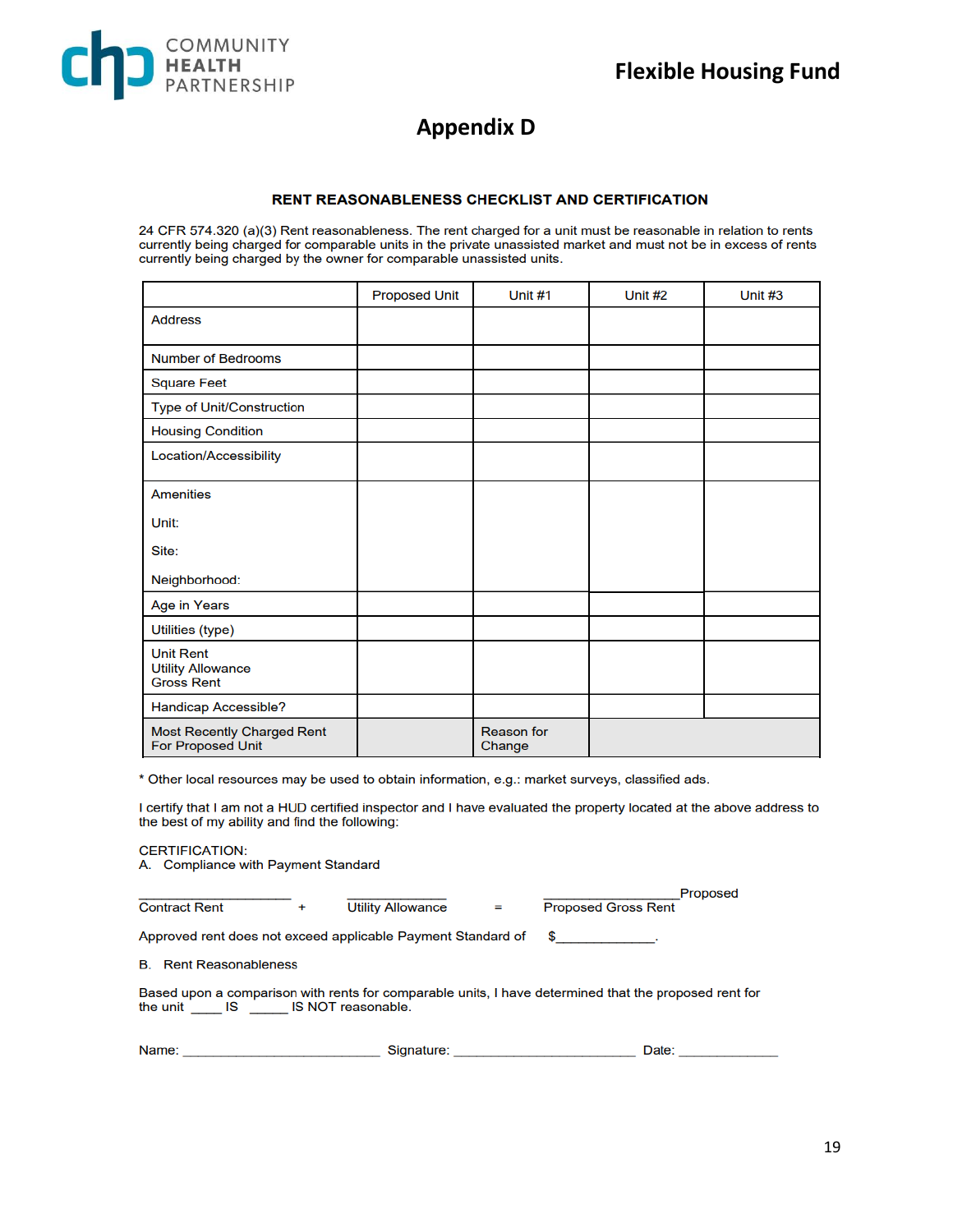

## **Appendix E**

### **Acknowledgements:**

Community Health Partnership recognizes and thanks Kaiser Permanente, for whom the CHP Flexible Housing Fund would not be possible.

#### **About Kaiser Permanente:**

Over the past 2 years alone, Kaiser Permanente has provided more than \$2.5 million to Colorado-based nonprofits and city agencies in support of initiatives aimed at ending homelessness and increasing access to affordable housing.

All these community efforts are paramount to Kaiser Permanente's mission as the state's largest nonprofit health plan. In the last 10 years alone, Kaiser Permanente in Colorado has invested more than \$1 billion and thousands of volunteer hours back into its communities to ensure all Coloradans thrive.

Kaiser Permanente also has a long-standing commitment to providing high-quality care and coverage to people in Southern Colorado. Serving more than 60,000 members through 3 medical offices in Colorado Springs and 2 in Pueblo, Kaiser Permanente has expanded access to behavioral health services, added evening and weekend hours in primary care, increased same-day appointment access, and expanded telehealth options.